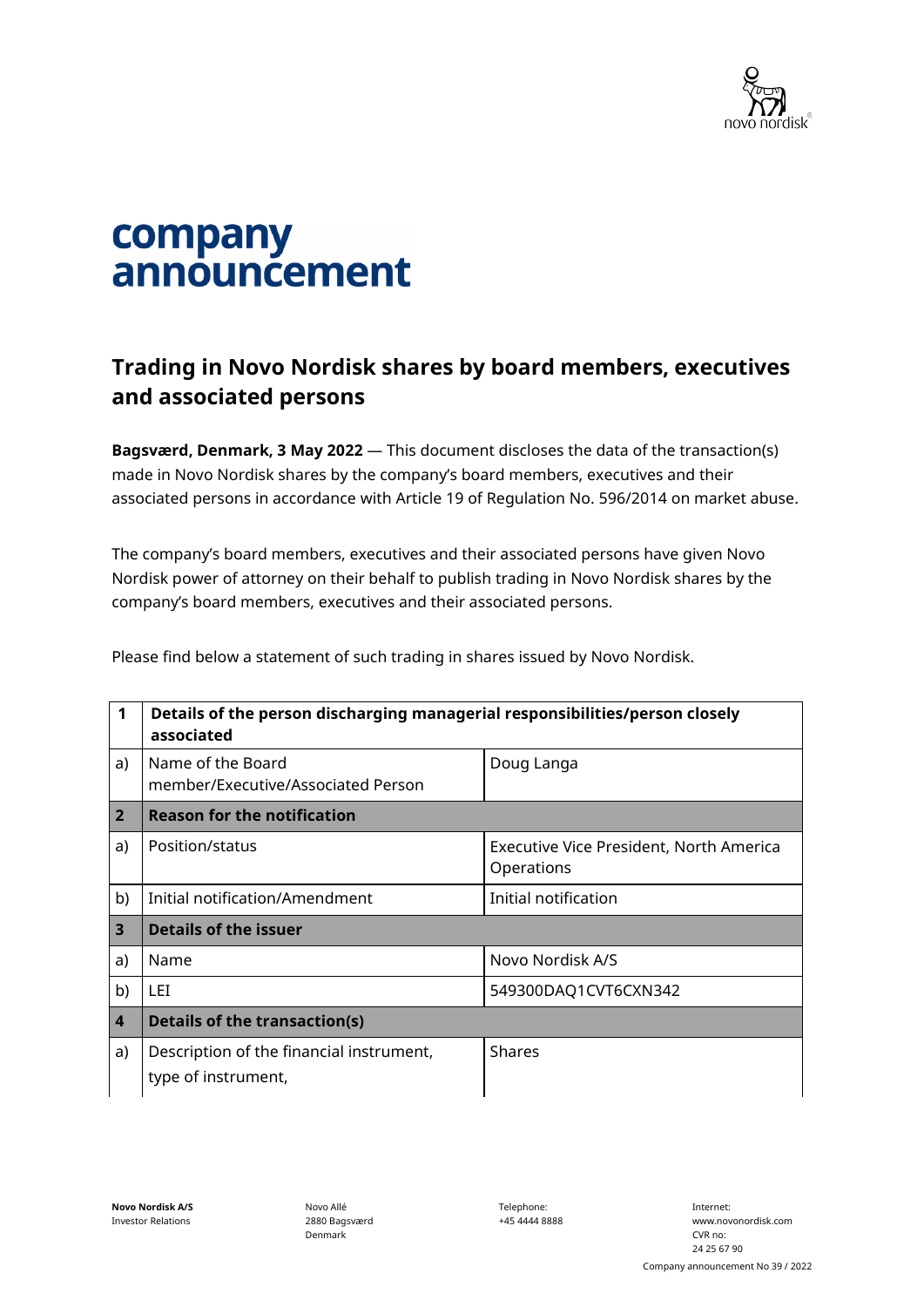|    | Identification code       | Novo Nordisk B DK0060534915 |  |
|----|---------------------------|-----------------------------|--|
| b) | Nature of the transaction | Sale of shares              |  |
| c) | Price(s) and volume(s)    | Volume(s)<br>Price(s)       |  |
|    |                           | DKK 808,10<br>200 Shares    |  |
|    |                           | 204 Shares<br>DKK 808,10    |  |
|    |                           | DKK 807,90<br>29 Shares     |  |
|    |                           | DKK 807,70<br>110 Shares    |  |
|    |                           | DKK 807,90<br>2 Shares      |  |
|    |                           | 24 Shares<br>DKK 807,90     |  |
|    |                           | DKK 807,90<br>95 Shares     |  |
|    |                           | DKK 807,90<br>85 Shares     |  |
|    |                           | DKK 807,90<br>70 Shares     |  |
|    |                           | DKK 807,60<br>170 Shares    |  |
|    |                           | DKK 807,50<br>179 Shares    |  |
|    |                           | 200 Shares<br>DKK 807,05    |  |
|    |                           | DKK 807,10<br>185 Shares    |  |
|    |                           | DKK 807,05<br>185 Shares    |  |
|    |                           | DKK 807,10<br>93 Shares     |  |
|    |                           | DKK 807,40<br>62 Shares     |  |
|    |                           | DKK 807,40<br>27 Shares     |  |
|    |                           | 15 Shares<br>DKK 807,50     |  |
|    |                           | DKK 807,50<br>15 Shares     |  |
|    |                           | DKK 807,50<br>14 Shares     |  |
|    |                           | DKK 807,50<br>169 Shares    |  |
|    |                           | DKK 807,60<br>217 Shares    |  |
|    |                           | DKK 807,60<br>115 Shares    |  |
|    |                           | DKK 807,50<br>23 Shares     |  |
|    |                           | DKK 807,80<br>494 Shares    |  |
|    |                           | DKK 807,80<br>27 Shares     |  |
|    |                           | DKK 807,70<br>495 Shares    |  |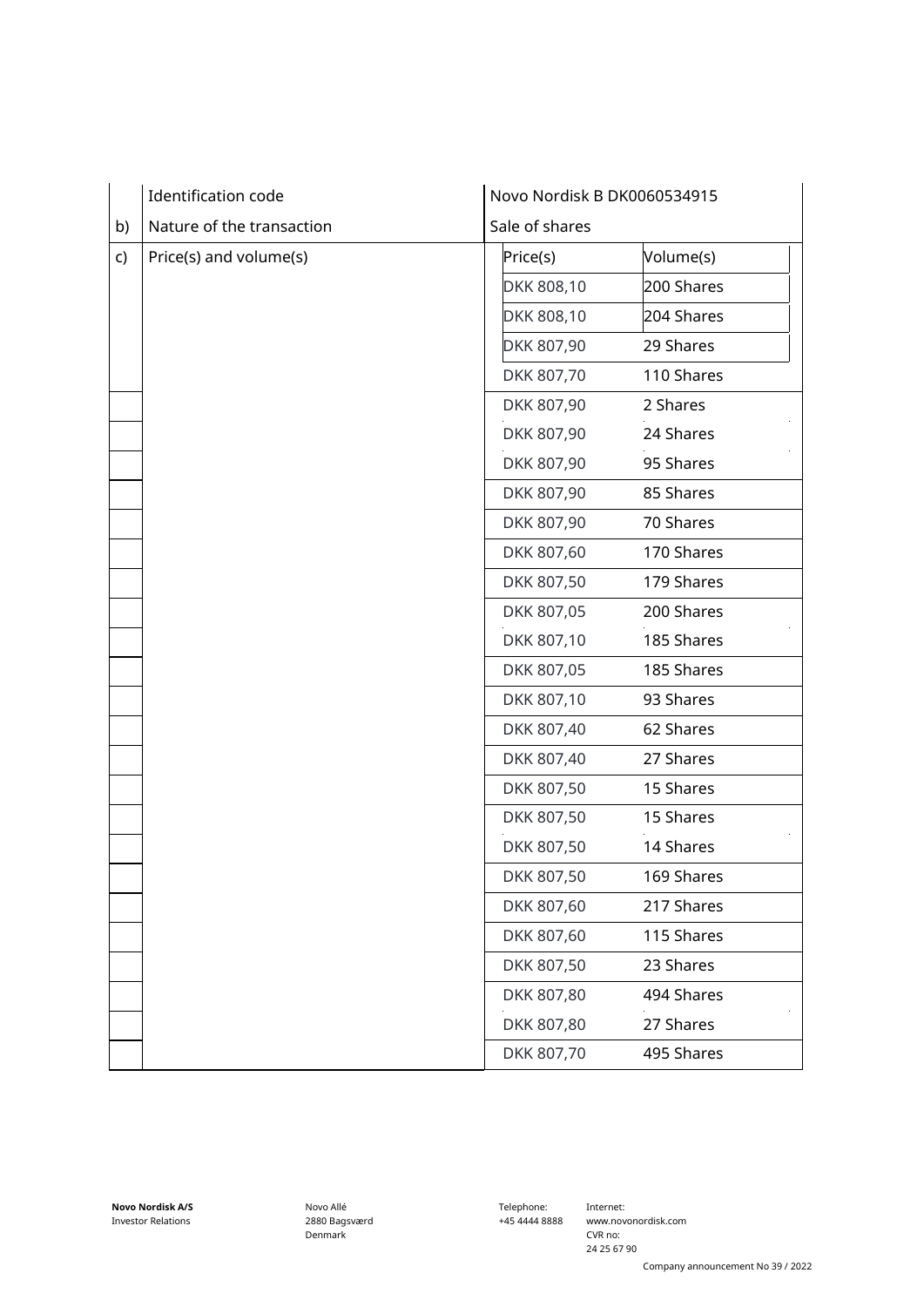| DKK 807,80 | 4913 Shares |
|------------|-------------|
| DKK 807,60 | 38 Shares   |
| DKK 807,50 | 54 Shares   |
| DKK 807,60 | 8 Shares    |
| DKK 807,60 | 5 Shares    |
| DKK 807,60 | 85 Shares   |
| DKK 807,50 | 125 Shares  |
| DKK 807,45 | 230 Shares  |
| DKK 807,60 | 44 Shares   |
| DKK 807,60 | 22 Shares   |
| DKK 807,60 | 104 Shares  |
| DKK 807,55 | 870 Shares  |
| DKK 807,70 | 69 Shares   |
| DKK 807,70 | 46 Shares   |
| DKK 808,00 | 38 Shares   |
| DKK 808,00 | 20 Shares   |
| DKK 808,00 | 44 Shares   |
| DKK 808,00 | 87 Shares   |
| DKK 808,30 | 10 Shares   |
| DKK 808,30 | 17 Shares   |
| DKK 808,30 | 10 Shares   |
| DKK 808,30 | 8 Shares    |
| DKK 808,30 | 62 Shares   |
| DKK 808,30 | 13 Shares   |
| DKK 808,40 | 27 Shares   |
| DKK 808,40 | 62 Shares   |
| DKK 808,50 | 27 Shares   |
| DKK 808,50 | 62 Shares   |
| DKK 808,60 | 24 Shares   |
| DKK 808,60 | 3 Shares    |
|            |             |

Novo Allé 2880 Bagsværd Denmark

Telephone: +45 4444 8888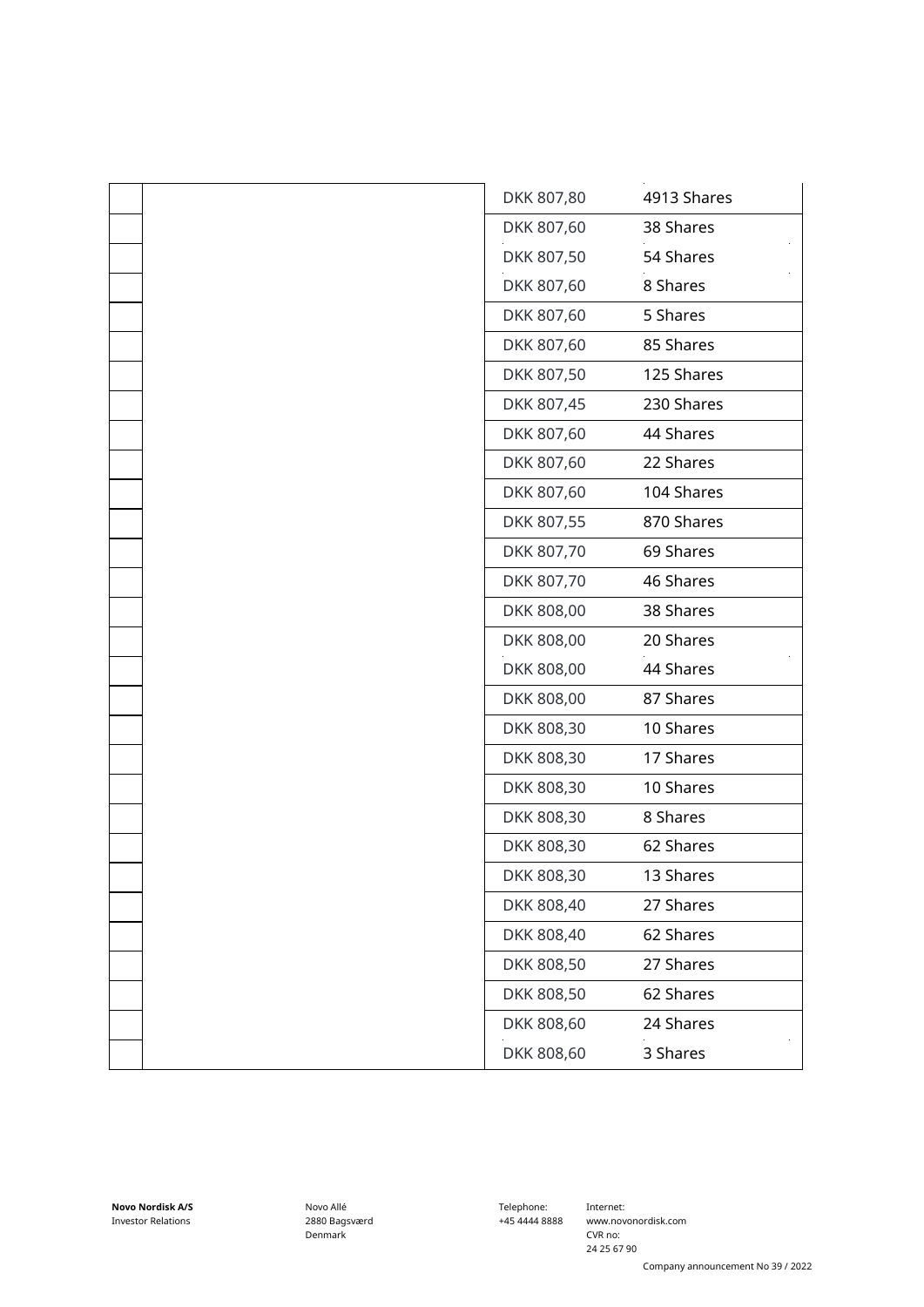|    |                          | DKK 808,60        | 12 Shares |
|----|--------------------------|-------------------|-----------|
|    |                          | DKK 808,60        | 62 Shares |
|    |                          | DKK 808,60        | 12 Shares |
|    |                          | DKK 808,70        | 27 Shares |
|    |                          | DKK 808,70        | 62 Shares |
|    |                          | DKK 808,90        | 27 Shares |
|    |                          | DKK 808,90        | 62 Shares |
|    |                          | DKK 808,90        | 27 Shares |
|    |                          | DKK 808,90        | 43 Shares |
|    |                          | DKK 808,90        | 19 Shares |
|    |                          | DKK 808,70        | 1 Shares  |
|    |                          | DKK 808,60        | 15 Shares |
|    |                          |                   |           |
| d) | Aggregated information   |                   |           |
|    | Aggregated volume        | 11,000 shares     |           |
|    | Price                    | DKK 807.76        |           |
| e) | Date of the transaction  | 2022-04-29        |           |
| f) | Place of the transaction | Nasdaq Copenhagen |           |

| 1              | Details of the person discharging managerial responsibilities/person closely<br>associated |                                |  |
|----------------|--------------------------------------------------------------------------------------------|--------------------------------|--|
| a)             | Name of the Board<br>member/Executive/Associated Person                                    | Henrik Ehlers Wulff            |  |
| $\overline{2}$ | <b>Reason for the notification</b>                                                         |                                |  |
| a)             | Position/status                                                                            | Executive Vice President,      |  |
|                |                                                                                            | Product Supply, Quality and IT |  |
| b)             | Initial notification/Amendment                                                             | Initial notification           |  |
| $\overline{3}$ | <b>Details of the issuer</b>                                                               |                                |  |
| a)             | Name                                                                                       | Novo Nordisk A/S               |  |
| b)             | LEI.                                                                                       | 549300DAQ1CVT6CXN342           |  |
| $\overline{4}$ | Details of the transaction(s)                                                              |                                |  |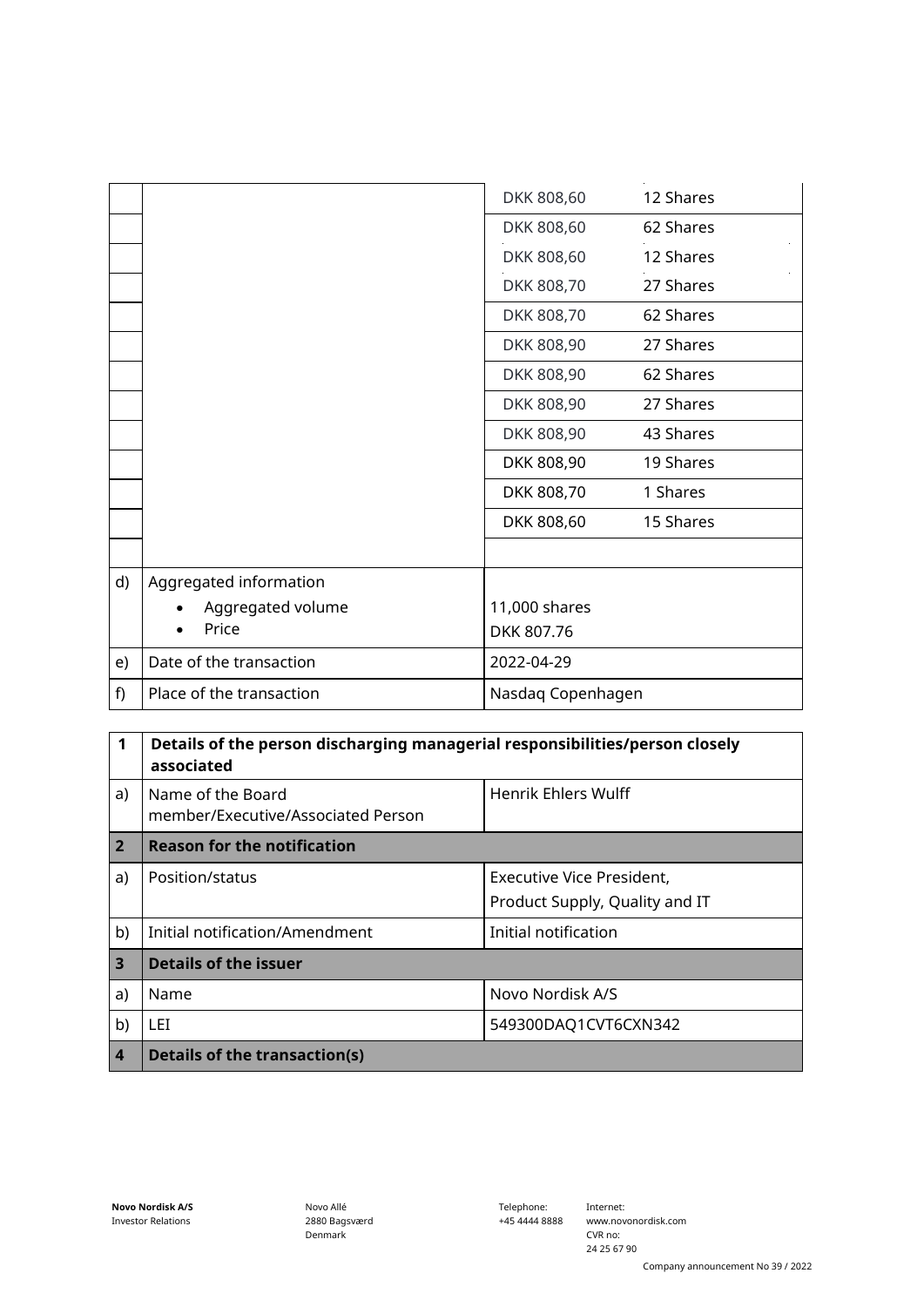| a)           | Description of the financial instrument,<br>type of instrument, | <b>Shares</b>                                                |
|--------------|-----------------------------------------------------------------|--------------------------------------------------------------|
|              | Identification code                                             | Novo Nordisk B DK0060534915                                  |
| b)           | Nature of the transaction                                       | Sale of shares                                               |
| $\mathsf{C}$ | Price(s) and volume(s)                                          | Price(s)<br>Volume(s)<br><b>DKK 815.00</b><br>$6,346$ shares |
| d)           | Aggregated information<br>Aggregated volume<br>Price            | 6,346 shares<br>DKK 815.00                                   |
| e)           | Date of the transaction                                         | 2022-05-02                                                   |
| f)           | Place of the transaction                                        | Nasdaq Copenhagen                                            |

| $\mathbf 1$             | Details of the person discharging managerial responsibilities/person closely<br>associated |                                                             |  |
|-------------------------|--------------------------------------------------------------------------------------------|-------------------------------------------------------------|--|
| a)                      | Name of the Board<br>member/Executive/Associated Person                                    | Henrik Ehlers Wulff                                         |  |
| $\overline{2}$          | <b>Reason for the notification</b>                                                         |                                                             |  |
| a)                      | Position/status                                                                            | Executive Vice President,<br>Product Supply, Quality and IT |  |
| b)                      | Initial notification/Amendment<br>Initial notification                                     |                                                             |  |
| 3                       | Details of the issuer                                                                      |                                                             |  |
| a)                      | Name                                                                                       | Novo Nordisk A/S                                            |  |
| b)                      | 549300DAQ1CVT6CXN342<br>LET.                                                               |                                                             |  |
| $\overline{\mathbf{4}}$ | <b>Details of the transaction(s)</b>                                                       |                                                             |  |
| a)                      | Description of the financial instrument,<br>type of instrument,                            | <b>Shares</b>                                               |  |
|                         | Identification code                                                                        | Novo Nordisk B DK0060534915                                 |  |
| b)                      | Nature of the transaction                                                                  | Sale of shares                                              |  |